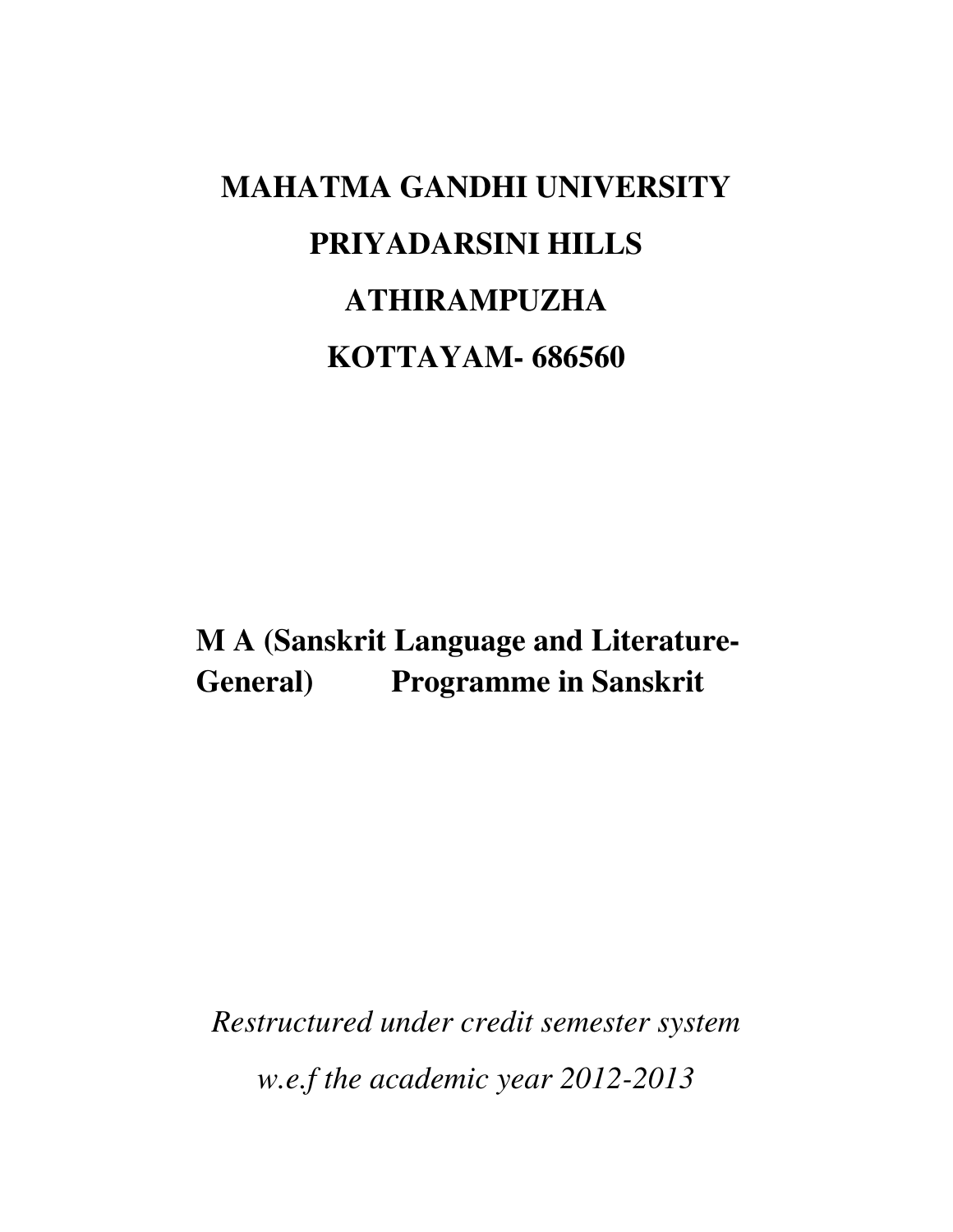#### **PGCSS**

# MAHATMA GANDHI UNIVERSITY RESTRUCTURED SYLLABUS 2012 Admission

#### M. A. SANSKRIT GENERAL

# SANSKRIT LANGUAGE AND LITERATURE

#### SEMESTER I Credit- 4

- PC I EARLY TEXTS
- 1 . The Rgveda-the Hymns on Agni, Indra, Hiranyagarbha,Purusha, Nasadiya and Vak.
- 2. The Brhadaranyakopanisad-Ch.1 & II
- 3. The Manusmrti -Ch II –(I- 68 Slokas).
- 4. The Arthasastra -Adhikara- I

# PC II LATER TEXTS

- The Naishadhiyacaritam –Sarga- I (50 Slokas).
- The Sisupalavadham- Kanda –I
- The Prabandhamanjari Subhadraharanam Prabandha of Melputhur .

# PC III VYAKARANA I

- The Vaiyakaranasiddhantakaumudi Samjna ,Sandhi, Parasmaipadavidhanam and Atmanepadavidhanam.
- The Madhysiddhantakaumudi- Samasaprakaranam-up to Dvandvasamasa

# PC IV TECHNICAL LITERATURE

Ayurveda,Ganita, Astrology, Astronomy &Vastu

The Technical Literature in Sanskrit Ed. Dr. s. Venkitasubrahmanya Iyer.

The Cultural Heritage Of India. Vol I &III

Indian Heraitage –Dr. V. Raghavan.

(V) PE I MANUSCRIPTOLOGY

### SEMESTER II Credit 4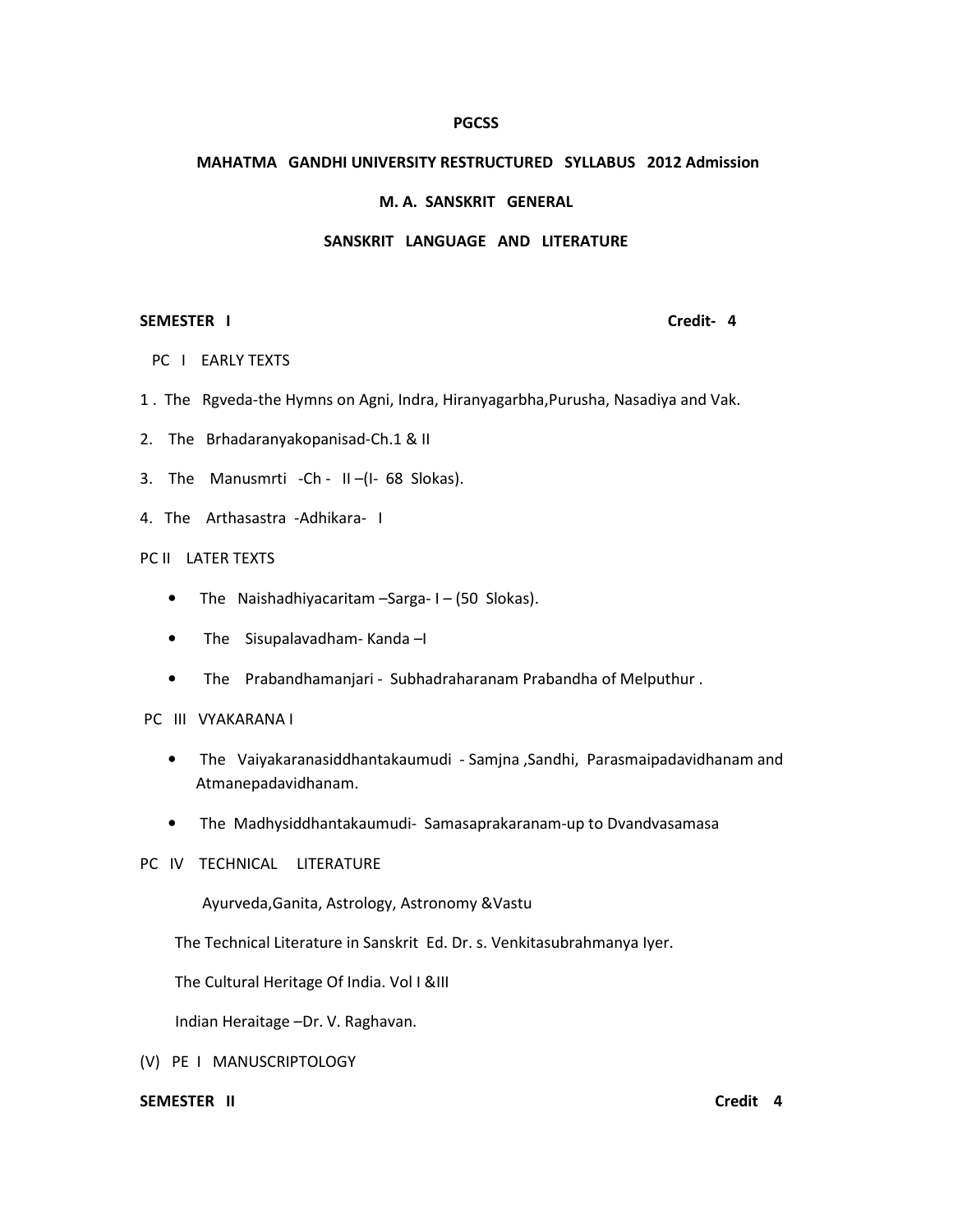PC V SAHITYA I

- The Kavyaprakasa- Ullasas I- V
- The Dasarupaka I- III
- PC VI VYAKARANA- II
	- 1. The Mahabhasya II Ahnikas- I Pradhamadhyaye Pradhamapade Duitiyahnikam.
	- 2. The Vakyapadiyam Kanda I
	- 3. The Niruktam Ch- I

### PC -V II NYAYA & VEDANTA

- The Muktavali -Sabdakhanda with Dinakari
- The Catursutri with Sankarabhasya.
- PC VIII LINGUISTICS
- ( IX ) PE II FUNDAMENTALS OF JYOTISA

### SEMESTER III Credit 4

PC IX SAHITYA II

1. The Dhvnyaloka Udyota I& II

2. The Rasagangadhara -Anana I –up to the end of Rasasutravyakhyana.

PC X VYAKARANA- III

1. The Proudhamanorama from the beginning up to the end of " Ethyedhatyudsu" - Ac sandi.

2. The Paribhasendusekhara- 1-10 Paribhasas.

PC XI- HISTORY OF SANSKRIT LITERATURE- Vedic & Classical period.

- Vedic Period- The Samhitas, Brahmanas, Aranyakas, Upanishads.
- The Sutra Period- Kalpasutra , Grhyasutra, Dharmasutras.
- Histroy of Sankrit LitertureISTORY OF -Vedic & Classical period.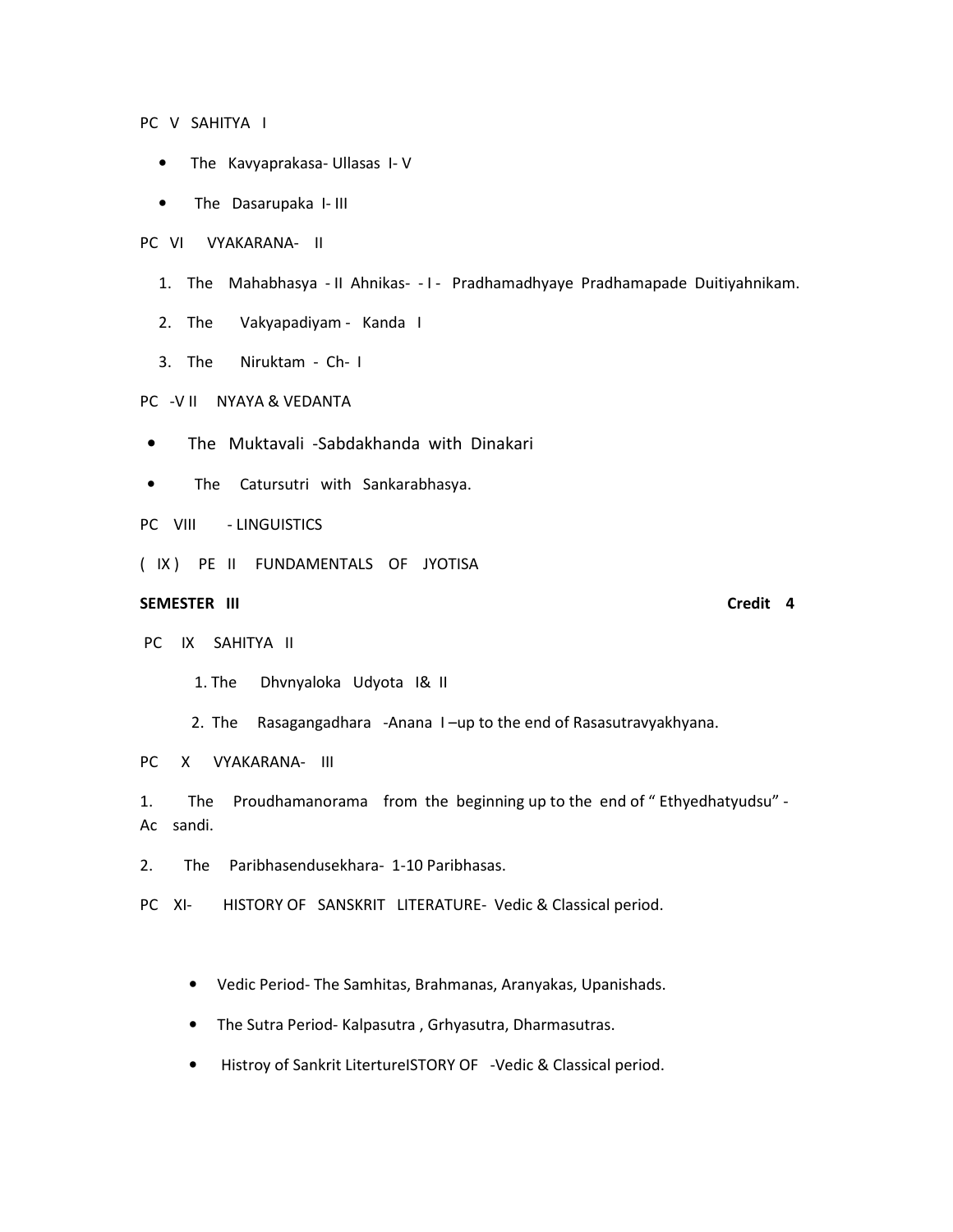• Classical Period- Itihasas, Mahakavyas, ProseRomance, Popular Tales, Dramas, Sanskrit Authors of Kerala.

PC XII LITERARY CRITICISM - EASTERN AND WESTERN THEORIES

(XIII)PE III - INFORMATICS

- Introduction to computers by Perter Norton.
- Sanskrit Informatics by R Raman Nair and L Sulochana Devi

#### SEMESTER IV Credit 4

PC XIII SAHITYA III

- The Natyasastra Ch-. VII
- 2. The Dhvanyaloka Udyota III& IV
- 3. The Kavyaprakasa VI, VIII,IX & X

 PC XIV STUDY OF SANSKRIT DRAMA WITH ITS MALAYALAM AND ENGLISH TRANSLATIONS.

• The Abhijnanasakuntalam of Kalidasa . English translation- William Jones.

 The Malayalam translations of A. R. Rajarajavarma, Kuttikrishnamarar, Tirunellur Karunakaran.

PC X V SPECIAL AUTHER - BHAVABHUTI and his contributions to Sanskrit Literature.

- The Uttararamacaritam Act -I & VII
- The Malatimadhavam Act-I

PC XVI CONTRIBUTIONS OF MALAYALAM WRITER TO SANSKRIT LITERARY STUDIES-

M . P. SANKUNNI NAIR

- 1. The Natyamandapam- Detailed Study.
- 2. The Cchatravum chamaravum.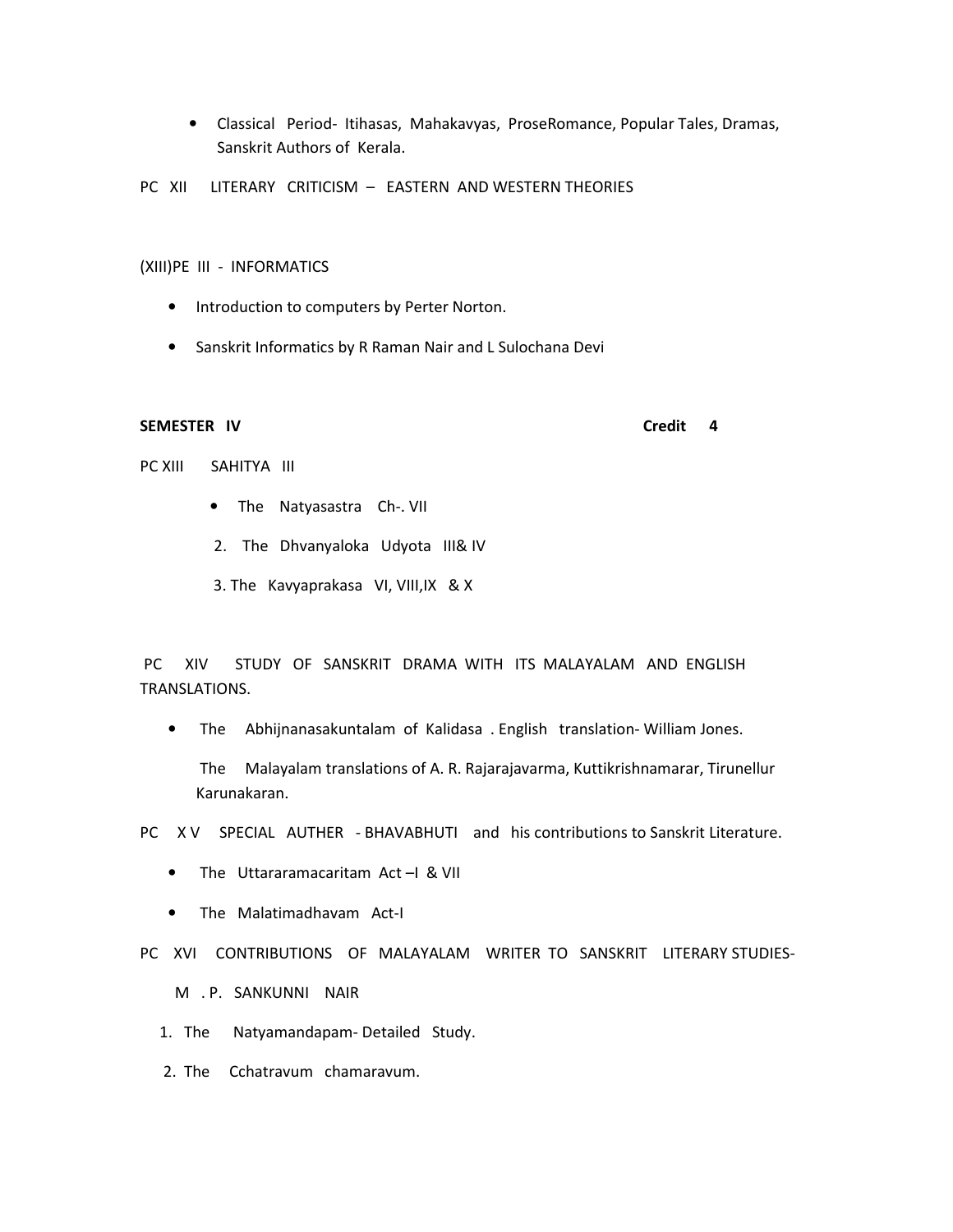PE IV NATURAL LANGUAGE PROCESSING / AYURVEDA

| <b>PROJECT</b> | Credit-3  |
|----------------|-----------|
| VIVA VOCE      | Credit -2 |

#### ADDITIONAL ELECTIVE OFFERED

1. PE V - History of Darsanas.

- 2. PE VI- Kerala Sanskrit Theatre- Kutiyattam.
	- PE VII- Bhagavad Gita.
	- PE VIII- Study of a Sastrakavya- Dhatukavya of Narayanabhttatiri.
	- PE IX- Vastuvidya

# **PGCSS**

# MAHATMA GANDHI UNIVERSITY RESTRUCTURED SYLLABUS -2012

# M.A. SANSKRIT LANGUAGE AND LITERATURE GENERAL

# IV SEMESTER M.A .PROGRAMME COURSE

# TOPICS FOR PROJECT

# Project should be prepared on any 15 of the following

#### CREDIT-3

- 1. ALANKARA
- 2. GUNA
- 3. RITI
- 4. RASA
- 5. DHVANI
- 6. AUCITYA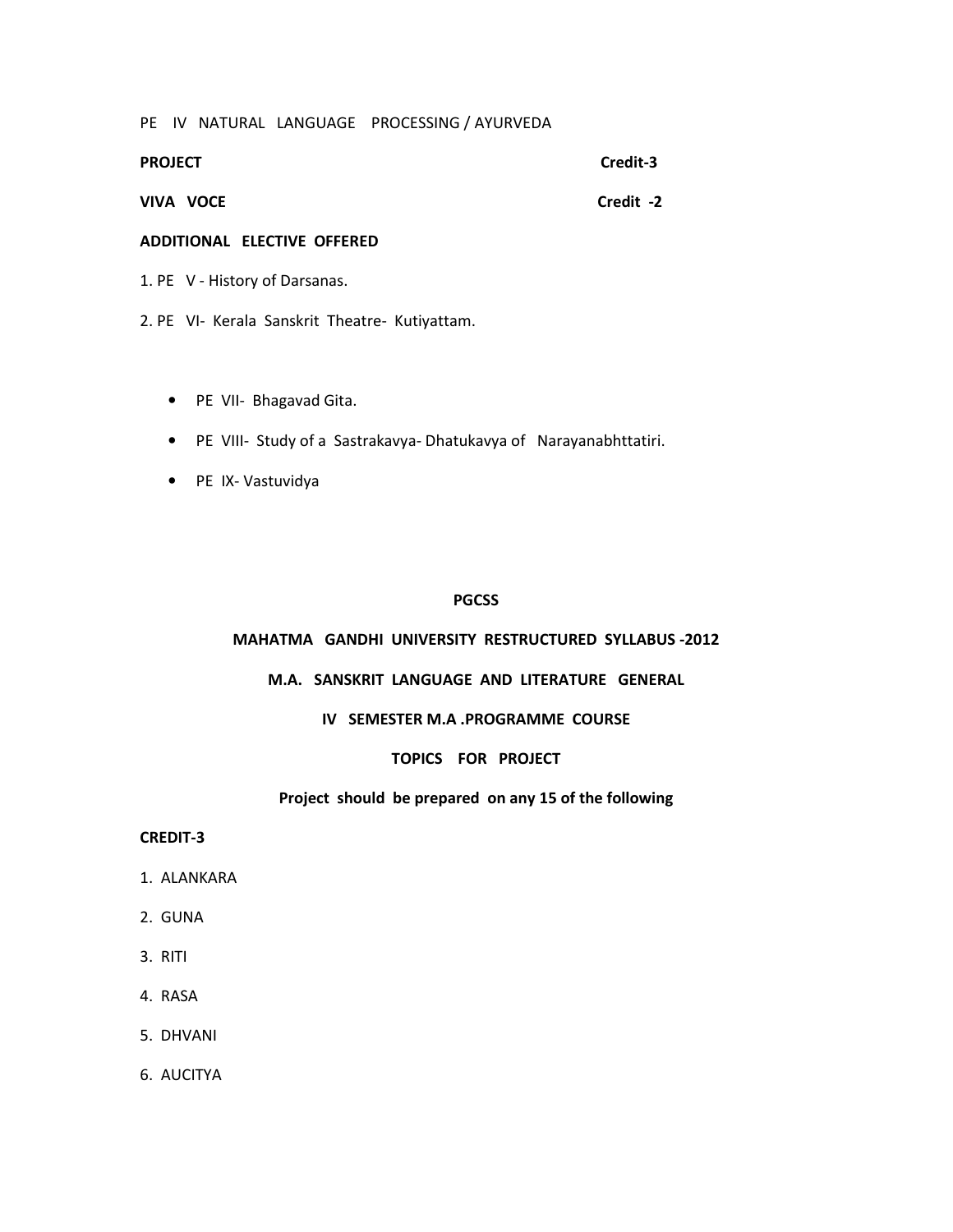- 7. ANUMANA
- 8. VAKROKTI
- 9. RAGHUVAMSA
- 10. KUMARASAMBHAVA
- 11. NAISHADHA
- 12. KIRATARJUNIYA
- 13. SISUPALAVADHA
- 14. SPHOTA THEORY
- 15. SANSKRIT THEATRE
- 16. CATEGORISATION IN THE NYAYA PHILOSOPHY
- 17. SIX SYSTEMS OF PHILOSOPHY WITH SPECIAL REFERANCE TO UPANISHADS
- 18. RELEVANCE OF VASTU IN THE MODERN AGE
- 19. LOGICAL FALLACIES
- 20. SASTRAKAVYAS
- 21. SANDESAKAVYAS
- 22. VEDANGAS
- 23. AYURVEDIC TRADITION OF KERALA
- 24. IMPORTANCE OF JYOTISA IN MODERN LIFE
- 25. RELEVANCE OF YOGA IN MODERN LIFE
- VIVA-VOCE CREDIT 2

------------------------------------------------------

#### M. A. MALAYALAM

RESTRUCTURED SYLLABUS FOR SUBSIDIARY- SANSKRIT

# 2012 Admission